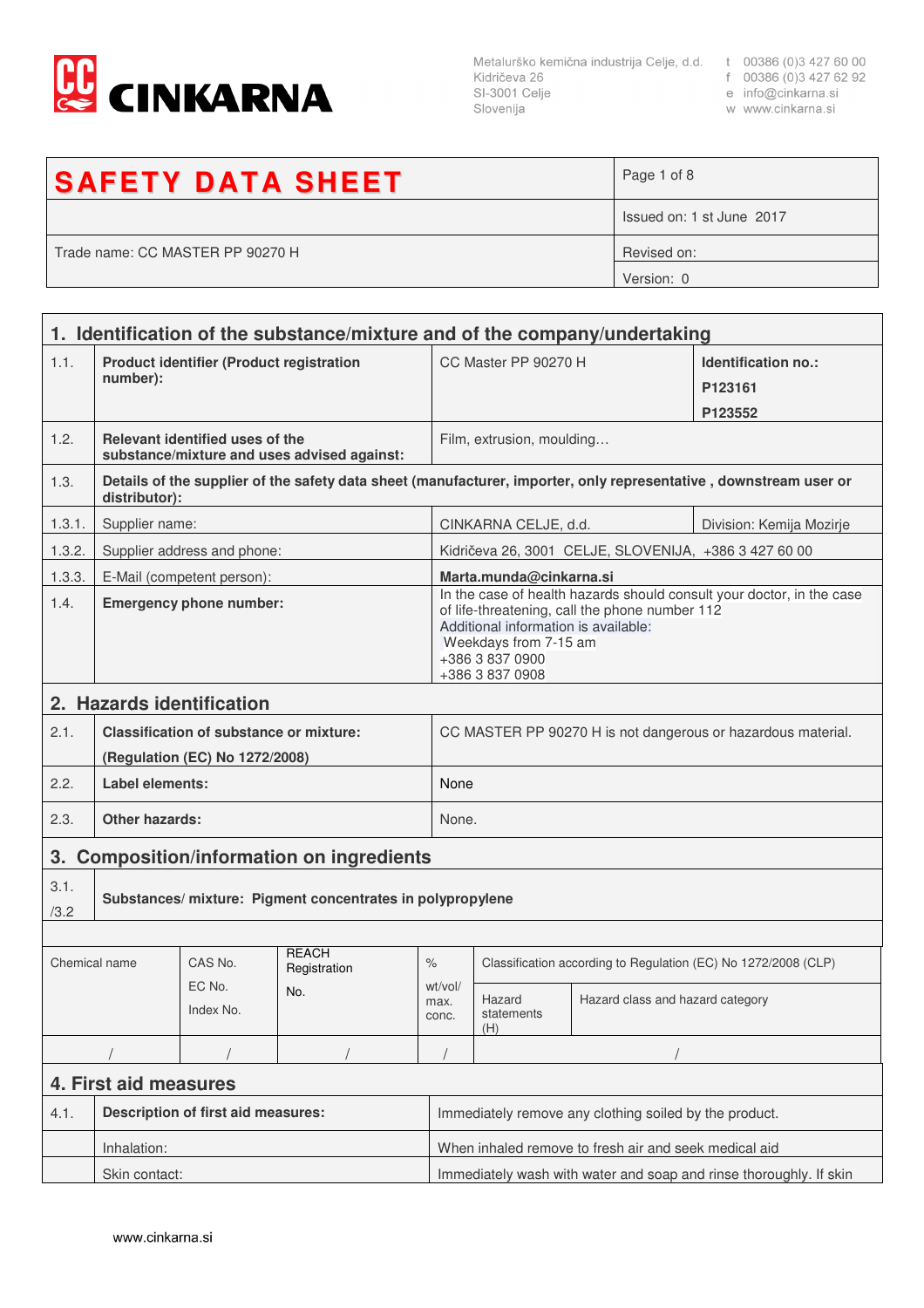Cinkarna Celje, SAFETY DATA SHEET **Page 2 of 8** Trade name: CC Master PP 90270 H

|        |                                                                                                | irritation continues, consult a doctor.                                                                                                 |
|--------|------------------------------------------------------------------------------------------------|-----------------------------------------------------------------------------------------------------------------------------------------|
|        | Eyes/mycosis contact:                                                                          | Rinse eyes under running water for several minutes. Keep the eyes<br>opened. If symptoms persist, seek medical advice.                  |
|        | Ingestion:                                                                                     | Rinse out the mouth and then drink plenty of water. If symptoms<br>persist, call for medical advice.                                    |
| 4.2    | Most important symptoms and effects, acute<br>and delayed:                                     | Not known.                                                                                                                              |
| 4.3.   | Indication of any immediate medical attention<br>and special treatment needed:                 | Toasted part of body cooling with cold water.                                                                                           |
|        | 5. Firefighting measures                                                                       |                                                                                                                                         |
| 5.1.   | <b>Extinguishing media</b>                                                                     |                                                                                                                                         |
|        | Appropriate media:                                                                             | $CO2$ , foam, water.                                                                                                                    |
|        | Inappropriate media:                                                                           | Strong water jet                                                                                                                        |
| 5.2.   | Specific hazards arising from the substance or<br>mixture:                                     | In case of fires, hazardous combustion gas is formed: CO and CO <sub>2</sub>                                                            |
| 5.3.   | <b>Advice for firefighters:</b>                                                                | Wear self-contained respiratory protective device. Wear fully                                                                           |
|        |                                                                                                | protective clothing.                                                                                                                    |
|        | 6. Accidental release measures                                                                 |                                                                                                                                         |
| 6.1.   | Personal precautions protective equipment and<br>emergency procedures                          | Usual precautions when handling the material.                                                                                           |
| 6.1.1. | For non-emergency persons:                                                                     | Prevent the transfer of material into surface water drainage system<br>and underground.                                                 |
| 6.1.2. | For emergency responders:                                                                      | No requirements.                                                                                                                        |
| 6.2.   | <b>Environmental precautions:</b>                                                              | Prevent the transfer of material into sewers and watercourses.                                                                          |
| 6.3.   | Methods and material for containment and<br>cleaning:                                          |                                                                                                                                         |
| 6.3.1. | Appropriate spillage retaining techniques (fencing,<br>covering drains, retaining procedures): | Collect spilled material in an appropriated container for disposal.<br>Deposit it based on regulation.                                  |
| 6.3.2. | Appropriate cleaning procedures                                                                |                                                                                                                                         |
|        | Neutralization techniques                                                                      | Not known.                                                                                                                              |
|        | Decontamination techniques                                                                     | Not known.                                                                                                                              |
|        | Absorbent materials                                                                            | Not known.                                                                                                                              |
|        | Cleaning techniques                                                                            | Use appropriate tools to put the spilled solid in an appropriate disposal<br>or recovery container. Reuse or recycle where possible.    |
|        | Sucking techniques                                                                             | Central vacuuming.                                                                                                                      |
|        | Required equipment for retaining /cleaning                                                     | Soil, sand, shovel.                                                                                                                     |
| 6.3.3. | Inappropriate cleaning or retaining techniques                                                 | Do not rinse with water.                                                                                                                |
| 6.4.   | Reference to other sections:                                                                   | For further disposal measures see chapter 13.                                                                                           |
|        | 7. Handling and storage                                                                        |                                                                                                                                         |
| 7.1.   | <b>Precautions for safe handling</b>                                                           |                                                                                                                                         |
| 7.1.1. | Recommendations shall be specified to:                                                         |                                                                                                                                         |
|        | Safe handing of substance or mixture:                                                          | Handle in contained and properly designed equipment system. Use<br>with adequate ventilation. Avoid ingestion and inhalation. Keep away |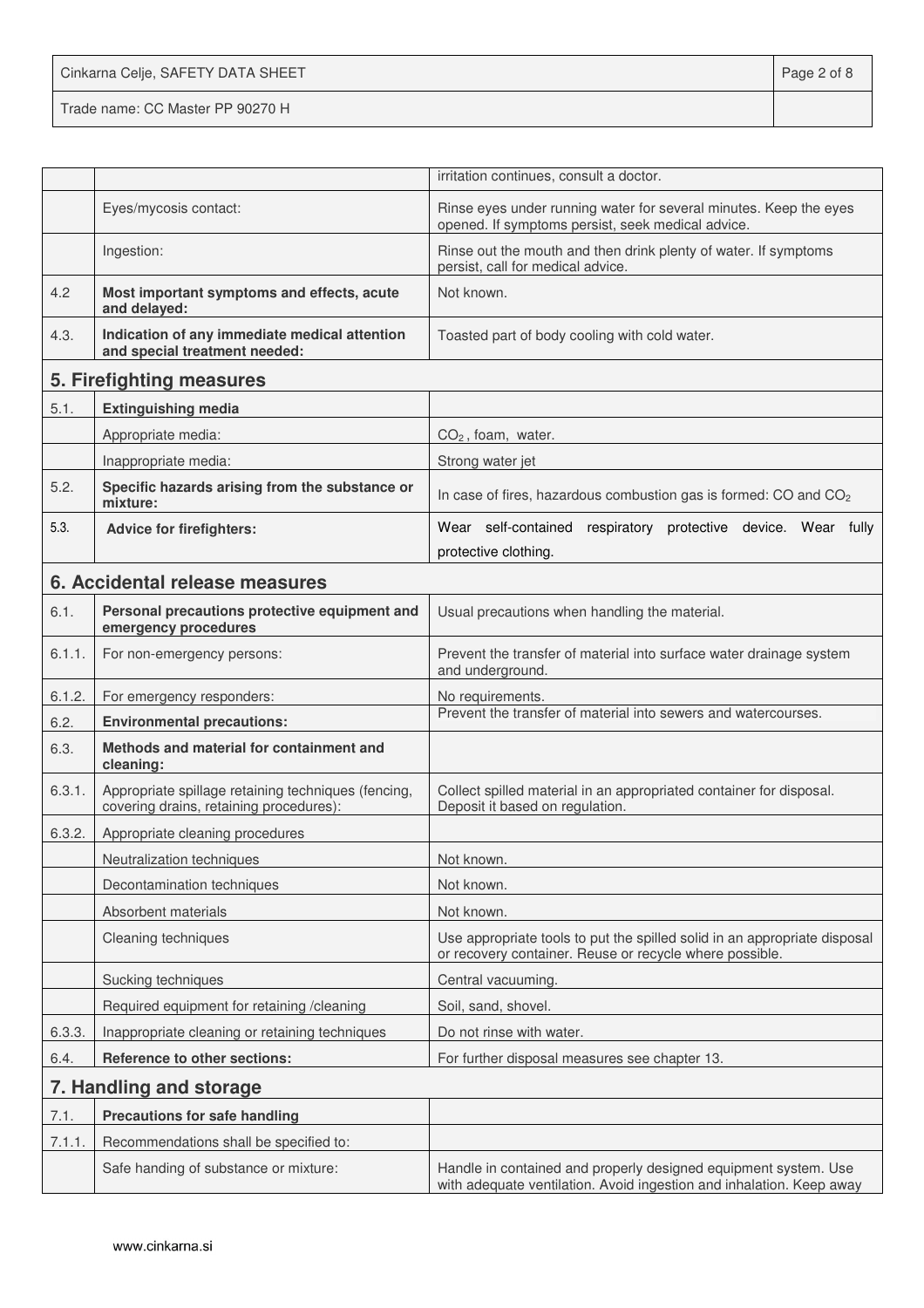| Cinkarna Celje, SAFETY DATA SHEET | Page 3 of 8 |
|-----------------------------------|-------------|
|-----------------------------------|-------------|

Trade name: CC Master PP 90270 H

|               |                                                                                                                     | from uncontrolled heat and incompatible materials.                                                                                                                                               |
|---------------|---------------------------------------------------------------------------------------------------------------------|--------------------------------------------------------------------------------------------------------------------------------------------------------------------------------------------------|
|               | Prevent handling of incompatible substances or<br>mixtures:                                                         | Lay attention to the warnings on the label.                                                                                                                                                      |
|               | Reduce the release of the substance or mixture to<br>the environment:                                               | Packaging should be tightly closed and upright to prevent leakage.                                                                                                                               |
| 7.1.2.        | General working hygiene (prohibited eating,<br>drinking and smoking within working area; washing<br>hands $\dots$ ) | Immediately remove any clothing soiled by the product. Avoid contact<br>with skin and eyes. During processing and handling of the product,<br>don't eat and drink. Avoid inhalation of dust.     |
| 7.2.          | Conditions for safe storage, including any<br>incompatibilities                                                     |                                                                                                                                                                                                  |
|               | Management of risk associated with:                                                                                 | Ground all material handling and transfer equipment to dissipate built-<br>up of static electricity.                                                                                             |
|               | - explosive atmospheres:                                                                                            | Every effort should be made to prevent the accumulation of powders<br>or fine dusts around material handling systems. ZAccumulated<br>powders or fine dusts may form explosive air-dust mixture. |
|               | - corrosive substances:                                                                                             | Keep away from food, drink and the strong oxidizers.                                                                                                                                             |
|               | - incompatible substances or mixtures:                                                                              | The premises must be adequately ventilated.                                                                                                                                                      |
|               | - evaporation substances:                                                                                           | Keep from sources of ignition, heat and open flame.                                                                                                                                              |
|               | - potential ignition sources:                                                                                       | Precautions against electrostatic electricity, the use of grounded<br>equipment.                                                                                                                 |
|               | How to control the effects of                                                                                       |                                                                                                                                                                                                  |
|               | - weather conditions:                                                                                               | Store in a dry place.                                                                                                                                                                            |
|               | - ambient pressure:                                                                                                 | There are no requirements.                                                                                                                                                                       |
|               | - temperature:                                                                                                      | Do not store above 25 °C.                                                                                                                                                                        |
|               | - sunlight:                                                                                                         | Keep away from heat and direct sunlight.                                                                                                                                                         |
|               | - humidity:                                                                                                         | Store the product in dry and cold place. Keep away from heat, direct<br>sunlight and moisture. Keep in well-closed packaging.                                                                    |
| - vibrations: |                                                                                                                     | There are no requirements.                                                                                                                                                                       |
|               | Securing integrity of substance or mixture by use<br>of:                                                            |                                                                                                                                                                                                  |
|               | stabilisers:                                                                                                        | There are no requirements.                                                                                                                                                                       |
|               | - antioxidants:                                                                                                     | There are no requirements.                                                                                                                                                                       |
|               | Other advice including:                                                                                             |                                                                                                                                                                                                  |
|               | - ventilation requirements;                                                                                         | Facilities must be adequately ventilated.                                                                                                                                                        |
|               | - specific designs for storage rooms or vessels<br>(including retention walls and ventilation):                     | No special measures required.                                                                                                                                                                    |
|               | - quantity limitations regarding storage conditions:                                                                | No special measures required.                                                                                                                                                                    |
|               | - packaging compatibility:                                                                                          | No special measures required.                                                                                                                                                                    |
| 7.3.          | Specific end use(s):                                                                                                | Colouring of polypropylene products.                                                                                                                                                             |
|               | 8. Exposure control/ personal protection                                                                            |                                                                                                                                                                                                  |
| 8.1.          | <b>Control parameters</b>                                                                                           |                                                                                                                                                                                                  |
| 8.1.1.        | Limit values (MV):                                                                                                  |                                                                                                                                                                                                  |
|               | <b>DNEL</b>                                                                                                         | Titanium dioxide: 10 mg/m <sup>3</sup>                                                                                                                                                           |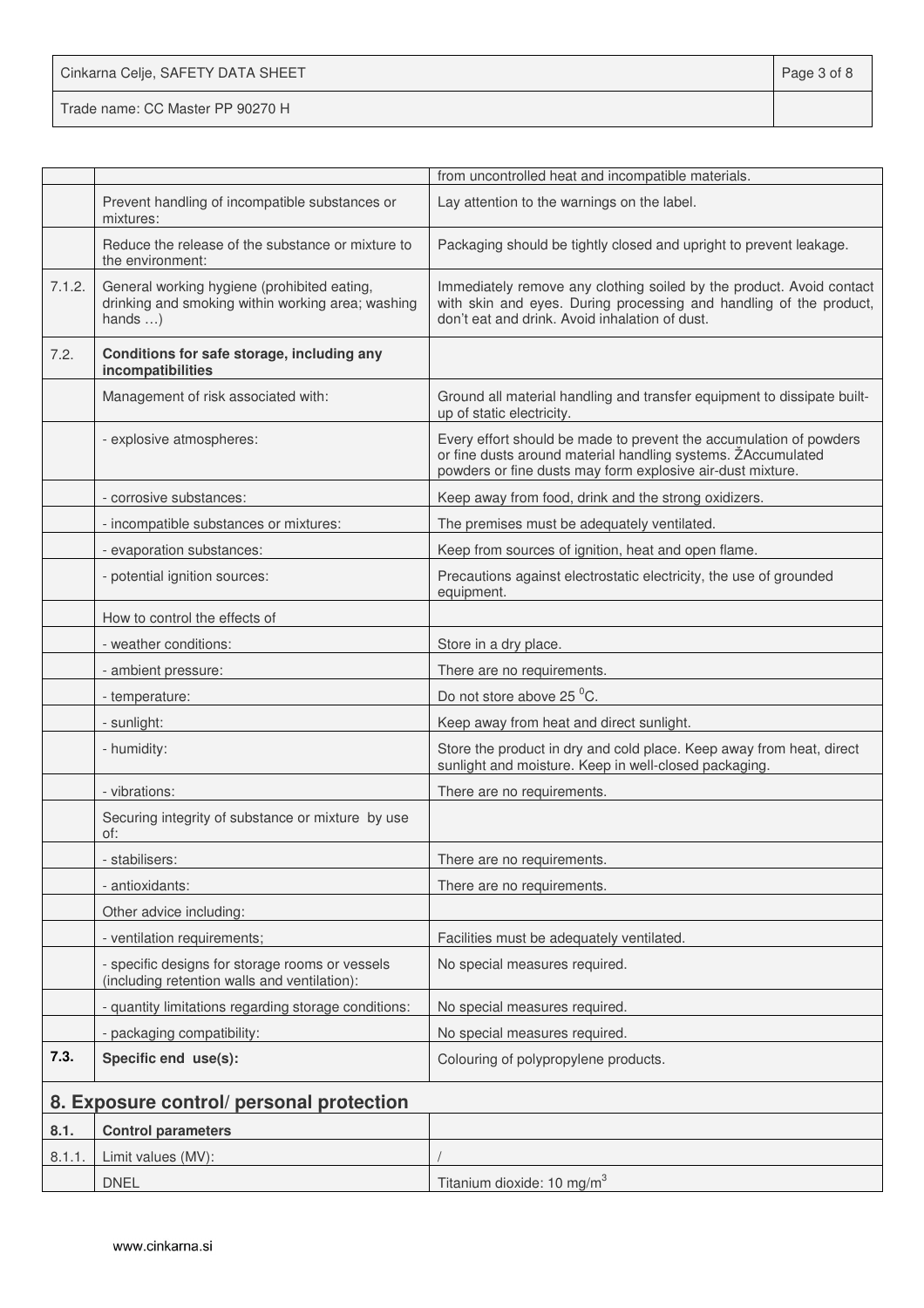Cinkarna Celje, SAFETY DATA SHEET **Page 4 of 8** 

Trade name: CC Master PP 90270 H

|        | <b>PNEC</b>                                               | Titanium dioxide:                                                                                                                                                                                                                                                                                                                                                                                                                                                                   |  |
|--------|-----------------------------------------------------------|-------------------------------------------------------------------------------------------------------------------------------------------------------------------------------------------------------------------------------------------------------------------------------------------------------------------------------------------------------------------------------------------------------------------------------------------------------------------------------------|--|
|        |                                                           | Freshwater: $> 0,127$ mg/l                                                                                                                                                                                                                                                                                                                                                                                                                                                          |  |
|        |                                                           | Freshwater deposits: > 1000 mg/kg                                                                                                                                                                                                                                                                                                                                                                                                                                                   |  |
|        |                                                           | Sea water: $> 0,62$ mg/l                                                                                                                                                                                                                                                                                                                                                                                                                                                            |  |
|        |                                                           | Sea water deposits: > 100 mg/kg                                                                                                                                                                                                                                                                                                                                                                                                                                                     |  |
|        |                                                           | Soil: > 100 mg/kg                                                                                                                                                                                                                                                                                                                                                                                                                                                                   |  |
|        |                                                           | Wastewater treatment plant: > 100 mg/kg                                                                                                                                                                                                                                                                                                                                                                                                                                             |  |
| 8.2.   | <b>Exposure control</b>                                   |                                                                                                                                                                                                                                                                                                                                                                                                                                                                                     |  |
| 8.2.1. | Appropriate engineering controls:                         | Ventilation on the work place.                                                                                                                                                                                                                                                                                                                                                                                                                                                      |  |
| 8.2.2. | Personal protective equipment:                            |                                                                                                                                                                                                                                                                                                                                                                                                                                                                                     |  |
|        | - respiratory protection:                                 | If engineering controls and ventilation are not sufficient to prevent<br>built-up of aerosols, vapours or dusts, appropriate NIOSH approved<br>air-purifying respirators or self-contained breathing apparatus<br>appropriate for exposure potential should be used. Air-supplied<br>breathing apparatus must be used when oxygen concentrations are<br>low or if airborne concentrations exceed the limits of the air-purifyng<br>respirators. Dust musk, SIST EN 140:1999/AC:2000 |  |
|        | - skin protection:                                        | Protective clothing, SIST EN ISO 13688:2013                                                                                                                                                                                                                                                                                                                                                                                                                                         |  |
|        | - hand protection:                                        | Wear thermal insulating gloves whenever molten material is present.<br>SIST EN 374-3:2003/AC:2006                                                                                                                                                                                                                                                                                                                                                                                   |  |
|        | - eye/face protection:                                    | Safety goggles, SIST EN 166:2002                                                                                                                                                                                                                                                                                                                                                                                                                                                    |  |
|        | - heat radiation protection:                              | Gloves, SIST EN 407:2004                                                                                                                                                                                                                                                                                                                                                                                                                                                            |  |
|        | Other:                                                    | Before eating, drinking, or smoking, wash face and hands thoroughly<br>with soap and water.                                                                                                                                                                                                                                                                                                                                                                                         |  |
| 8.2.3. | Environment exposure control:                             | Do not allow product to reach ground water, water bodies or sewage<br>system.                                                                                                                                                                                                                                                                                                                                                                                                       |  |
|        | 9. Physical and chemical properties                       |                                                                                                                                                                                                                                                                                                                                                                                                                                                                                     |  |
| 9.1.   | Information on basic physical and chemical<br>properties: |                                                                                                                                                                                                                                                                                                                                                                                                                                                                                     |  |
|        | - appearance                                              | Solid, pellets                                                                                                                                                                                                                                                                                                                                                                                                                                                                      |  |
|        | - color                                                   | White                                                                                                                                                                                                                                                                                                                                                                                                                                                                               |  |
|        | - odor:                                                   | Odorles                                                                                                                                                                                                                                                                                                                                                                                                                                                                             |  |
|        | Upper/lower flammability or explosive limit:              | N.a.                                                                                                                                                                                                                                                                                                                                                                                                                                                                                |  |
|        | Relative density:                                         | 1,80 – 1,90 g/m <sup>3</sup> at 20 <sup>o</sup> C                                                                                                                                                                                                                                                                                                                                                                                                                                   |  |
|        | Solubility:                                               | Insoluble in water                                                                                                                                                                                                                                                                                                                                                                                                                                                                  |  |
| 9.2.   | Other information:                                        | N.a.                                                                                                                                                                                                                                                                                                                                                                                                                                                                                |  |
|        | 10. Stability and reactivity                              |                                                                                                                                                                                                                                                                                                                                                                                                                                                                                     |  |
| 10.1.  | <b>Reactivity:</b>                                        | Stable and not reactive.                                                                                                                                                                                                                                                                                                                                                                                                                                                            |  |
| 10.2.  | <b>Chemical stability:</b>                                | Under normal conditions the products is stable.                                                                                                                                                                                                                                                                                                                                                                                                                                     |  |
| 10.3.  | <b>Possible hazardous reactions:</b>                      | This product is stable under normal use conditions for shock,                                                                                                                                                                                                                                                                                                                                                                                                                       |  |
|        |                                                           | vibration, pressure or temperature.                                                                                                                                                                                                                                                                                                                                                                                                                                                 |  |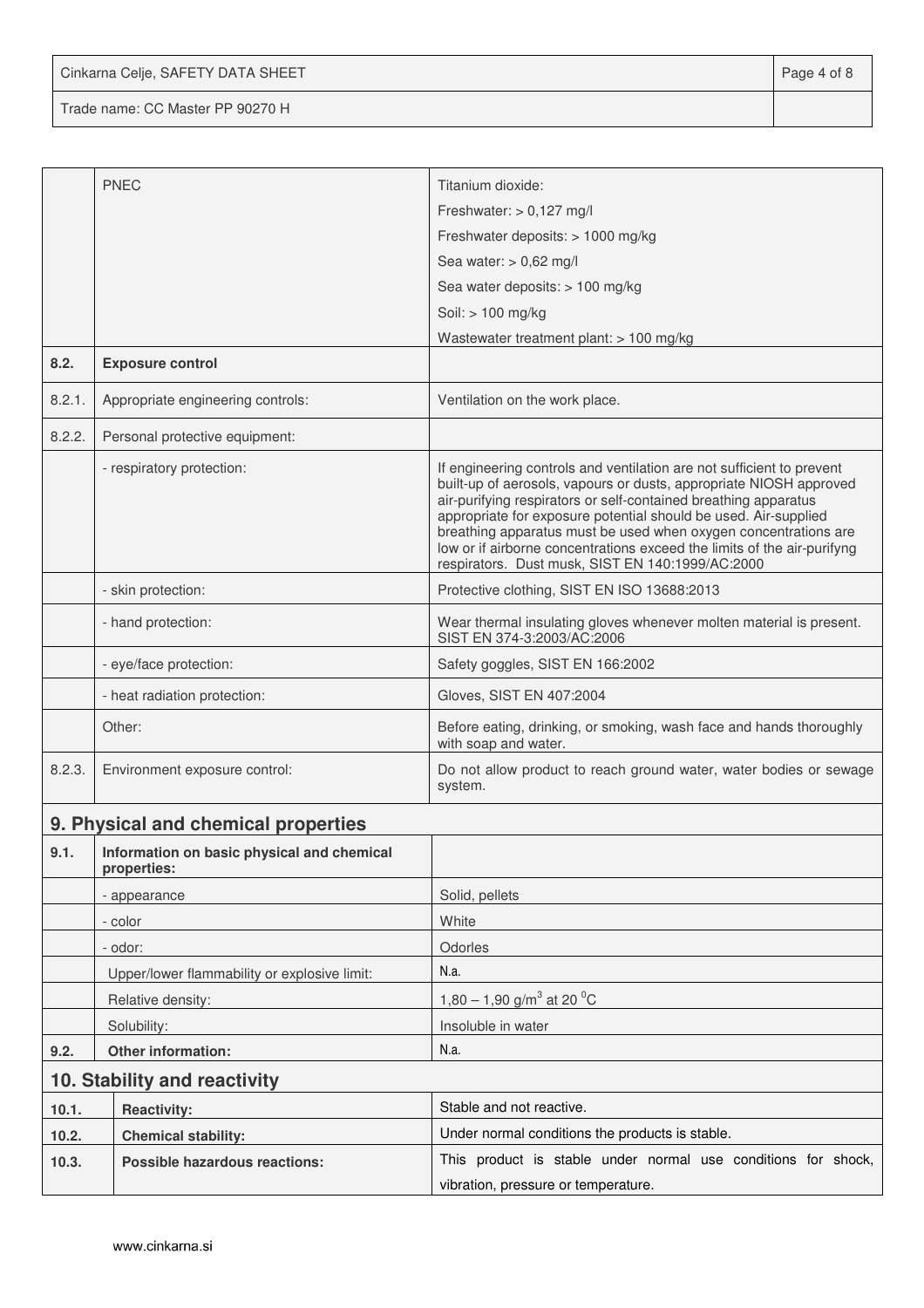Cinkarna Celje, SAFETY DATA SHEET **Page 5 of 8** Trade name: CC Master PP 90270 H

| 10.4.                     | <b>Conditions to avoid:</b>              | Avoid contact with flames or sparks. Do not heat temperatures<br>exceeding 350 °C.                                                                                                                                                                                                                                                                                                                                                                                                                                                                                                                                                                                                                                                                    |  |  |
|---------------------------|------------------------------------------|-------------------------------------------------------------------------------------------------------------------------------------------------------------------------------------------------------------------------------------------------------------------------------------------------------------------------------------------------------------------------------------------------------------------------------------------------------------------------------------------------------------------------------------------------------------------------------------------------------------------------------------------------------------------------------------------------------------------------------------------------------|--|--|
| 10.5.                     | Incompatible materials:                  | Acid, alkali and oxidants.                                                                                                                                                                                                                                                                                                                                                                                                                                                                                                                                                                                                                                                                                                                            |  |  |
| 10.6.                     | <b>Hazardous decomposition products:</b> | Dust may from an explosive mixture with air, ignited by sparks<br>or source of ignition.                                                                                                                                                                                                                                                                                                                                                                                                                                                                                                                                                                                                                                                              |  |  |
|                           | 11. Toxicological data                   |                                                                                                                                                                                                                                                                                                                                                                                                                                                                                                                                                                                                                                                                                                                                                       |  |  |
| 11.1.                     | Information on toxicological effects     |                                                                                                                                                                                                                                                                                                                                                                                                                                                                                                                                                                                                                                                                                                                                                       |  |  |
|                           | - Acute toxicity:                        | Titanium dioxide:<br>Acute oral toxicity: LD 50/rat > 5000 mg/kg<br>Acute oral toxicity by inhalation: LD 50/4h rat > 6,82 mg/l                                                                                                                                                                                                                                                                                                                                                                                                                                                                                                                                                                                                                       |  |  |
|                           | - skin corrosion/irritation:             | N.a.                                                                                                                                                                                                                                                                                                                                                                                                                                                                                                                                                                                                                                                                                                                                                  |  |  |
|                           | - Serious eye damage/irritation:         | N.a.                                                                                                                                                                                                                                                                                                                                                                                                                                                                                                                                                                                                                                                                                                                                                  |  |  |
|                           | - respiratory or skin sensitisation:     | May cause allergic reaction                                                                                                                                                                                                                                                                                                                                                                                                                                                                                                                                                                                                                                                                                                                           |  |  |
|                           | - germ cell mutagenicity:                | N.a.                                                                                                                                                                                                                                                                                                                                                                                                                                                                                                                                                                                                                                                                                                                                                  |  |  |
|                           | - Carcinogenicity:                       | In February 2006 the IARC came to the conclusion that there are not<br>enough evidence that titanium dioxide has carcinogenic effects in<br>humans. However, based on experiments in rats (inhalation), the IARC<br>notes that there is enough proof for carcinogenicity in the studied<br>animals (rats). General conclusion of the IARC is that Titanium<br>dioxide is "possibly carcinogen" to humans (class 2B).<br>This conclusion is based on the IARC rules that require the<br>identification of carcinogenicity be made by confirming the results<br>regarding the formation of tumours and performing two or more<br>independent researches in one living species in different laboratories<br>or on separate occasions by various methods. |  |  |
|                           | - Toxicity for reproduction:             | It is not toxic for reproduction.                                                                                                                                                                                                                                                                                                                                                                                                                                                                                                                                                                                                                                                                                                                     |  |  |
|                           | - STOT - single exposure:                | N.a.                                                                                                                                                                                                                                                                                                                                                                                                                                                                                                                                                                                                                                                                                                                                                  |  |  |
|                           | - STOT - repeated exposure:              | N.a.                                                                                                                                                                                                                                                                                                                                                                                                                                                                                                                                                                                                                                                                                                                                                  |  |  |
|                           | - Inhalation hazards:                    | N.a.                                                                                                                                                                                                                                                                                                                                                                                                                                                                                                                                                                                                                                                                                                                                                  |  |  |
|                           | 12. Ecological information               |                                                                                                                                                                                                                                                                                                                                                                                                                                                                                                                                                                                                                                                                                                                                                       |  |  |
| 12.1.<br><b>Toxicity:</b> |                                          | Titanium dioxide:<br>Toxicity for fish:<br>LC <sub>50</sub> / 96 h / Pimephales promelas (fathead minnow): > 1000 mg/l<br>Toxicity for aquatic organisms:<br>EC <sub>50</sub> / 72 h / Pseudokirchneriella subcapitata (green algae): 61 mg/l<br>Toxicity for aquatic invertebrates:<br>EC <sub>50</sub> / 48 h / Daphnia magna (water flea): > 1000 mg/l                                                                                                                                                                                                                                                                                                                                                                                             |  |  |
| 12.2.                     | Persistence and degradability:           | The product is bio non-degradable and insoluble in water.                                                                                                                                                                                                                                                                                                                                                                                                                                                                                                                                                                                                                                                                                             |  |  |
| 12.3.                     | <b>Accumulation in organisms:</b>        | The product does not accumulate in organisms.                                                                                                                                                                                                                                                                                                                                                                                                                                                                                                                                                                                                                                                                                                         |  |  |
| 12.4.                     | <b>Mobility in soil:</b>                 | N.a.                                                                                                                                                                                                                                                                                                                                                                                                                                                                                                                                                                                                                                                                                                                                                  |  |  |
| 12.5.                     | PBT and vPvB assessment results:         | Unclassified substance PBT/ Unclassified substance vPvB.                                                                                                                                                                                                                                                                                                                                                                                                                                                                                                                                                                                                                                                                                              |  |  |
| 12.6.                     | <b>Other adversative effects:</b>        | Do not allow product to reach ground water, water bodies or sewage                                                                                                                                                                                                                                                                                                                                                                                                                                                                                                                                                                                                                                                                                    |  |  |
|                           |                                          | system.                                                                                                                                                                                                                                                                                                                                                                                                                                                                                                                                                                                                                                                                                                                                               |  |  |
|                           | 13. Disposal considerations              |                                                                                                                                                                                                                                                                                                                                                                                                                                                                                                                                                                                                                                                                                                                                                       |  |  |
| 13.1.                     | Waste treatment methods:                 | Remove in accordance with local regulations<br>Classification No. 07 02 13waste plastic                                                                                                                                                                                                                                                                                                                                                                                                                                                                                                                                                                                                                                                               |  |  |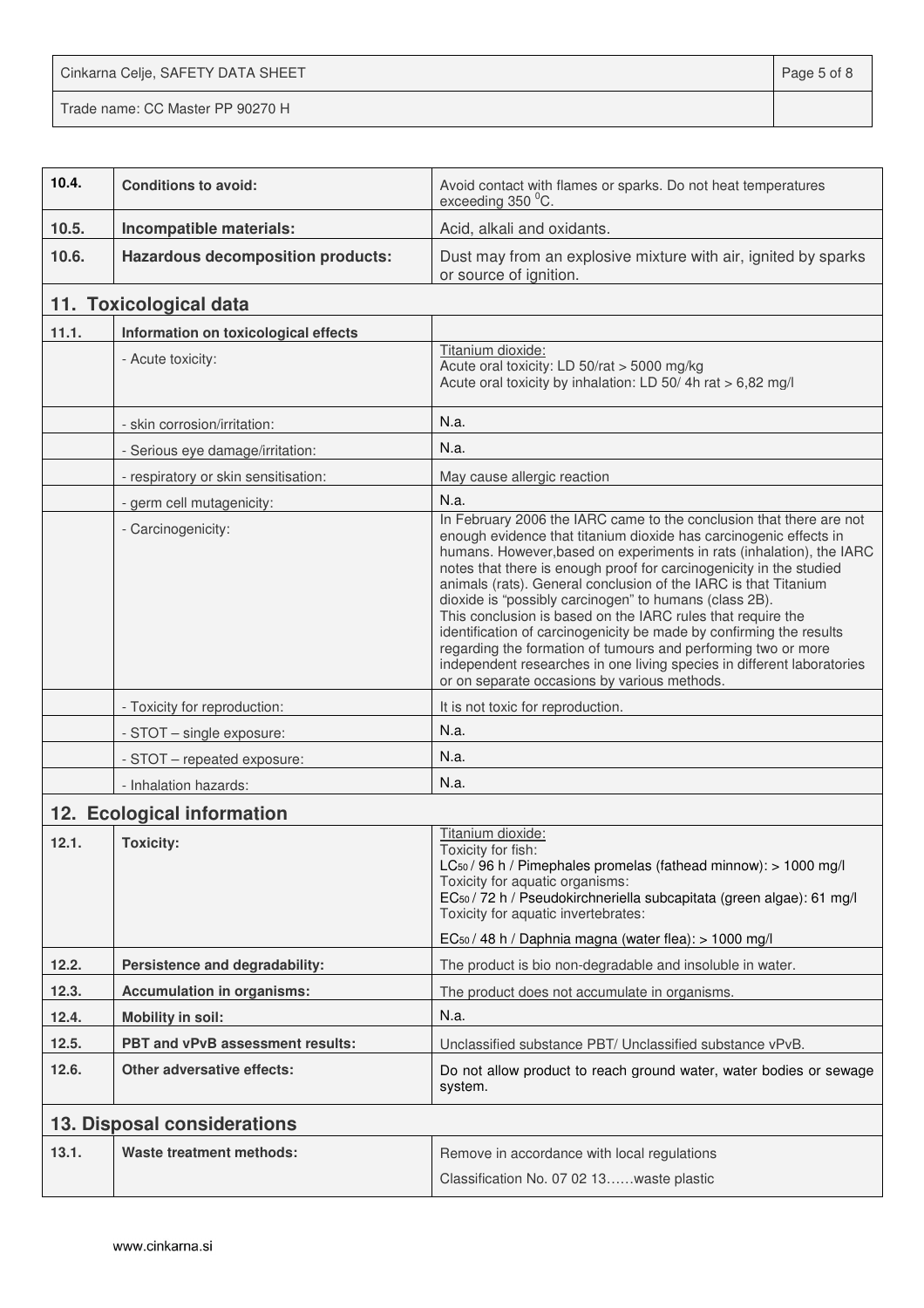Cinkarna Celje, SAFETY DATA SHEET **Page 6 of 8** and 2011 12 and 2012 12 and 2012 12 and 2012 12 and 2012 12 and 201 Trade name: CC Master PP 90270 H

|        | 14. Transport information                                                                                                                                                                                  |                                                                                                                                                                                                                                                                         |  |  |  |
|--------|------------------------------------------------------------------------------------------------------------------------------------------------------------------------------------------------------------|-------------------------------------------------------------------------------------------------------------------------------------------------------------------------------------------------------------------------------------------------------------------------|--|--|--|
|        | ADR, RID, AND, IMDG, ICAO-TI/IATA-DGR                                                                                                                                                                      |                                                                                                                                                                                                                                                                         |  |  |  |
| 14.1.  | <b>UN</b> number:                                                                                                                                                                                          |                                                                                                                                                                                                                                                                         |  |  |  |
| 14.2.  | UN proper shipping (technical name if<br>required):                                                                                                                                                        |                                                                                                                                                                                                                                                                         |  |  |  |
| 14.3   | <b>Transport hazard class:</b>                                                                                                                                                                             |                                                                                                                                                                                                                                                                         |  |  |  |
| 14.4.  | Packaging group:                                                                                                                                                                                           |                                                                                                                                                                                                                                                                         |  |  |  |
| 14.5.  | <b>Hazard to environment:</b>                                                                                                                                                                              |                                                                                                                                                                                                                                                                         |  |  |  |
| 14.6.  | <b>Special precautions for user:</b>                                                                                                                                                                       |                                                                                                                                                                                                                                                                         |  |  |  |
| 14.7.  | Bulk transport by MARPOL 73/78 Annex II<br>and IBC Code:                                                                                                                                                   |                                                                                                                                                                                                                                                                         |  |  |  |
| 14.8.  | Tunnel code:                                                                                                                                                                                               |                                                                                                                                                                                                                                                                         |  |  |  |
| 14.9.  | <b>Classification code:</b>                                                                                                                                                                                |                                                                                                                                                                                                                                                                         |  |  |  |
| 14.10. | <b>Hazard label:</b>                                                                                                                                                                                       |                                                                                                                                                                                                                                                                         |  |  |  |
|        | 15. Regulatory information                                                                                                                                                                                 |                                                                                                                                                                                                                                                                         |  |  |  |
| 15.1.  | Rules and regulations regarding health,<br>safety, and environmental hazard specific to<br>the substance or mixture:                                                                                       | Law of chemicals and regulation of classification, packaging and<br>labelling of hazard material and preparation.                                                                                                                                                       |  |  |  |
| 15.2.  | <b>Chemical safety assessment:</b>                                                                                                                                                                         | Chemical safety assessment was not made.                                                                                                                                                                                                                                |  |  |  |
|        | 16. Other information                                                                                                                                                                                      |                                                                                                                                                                                                                                                                         |  |  |  |
|        | Amendments made in the revised edition:                                                                                                                                                                    |                                                                                                                                                                                                                                                                         |  |  |  |
|        | List of relevant R phrases, hazard statements,<br>safety phrases and/or precautionary statements.<br>Write out the full text of any statement which are<br>not written out in full under Sections 2 to 15: |                                                                                                                                                                                                                                                                         |  |  |  |
|        | Training of personnel:                                                                                                                                                                                     | In accordance with technical instruction.                                                                                                                                                                                                                               |  |  |  |
|        | Sources:                                                                                                                                                                                                   | The data given here are based on current knowledge and experience.<br>The purpose of this Material Safety Data Sheet is to describe the<br>product in terms of its safety requirements. The data do not signify<br>any warranty with regard to the products properties. |  |  |  |
|        |                                                                                                                                                                                                            | Chemicals Act (Zkem-UPB1) Official Gazette of RS No.<br>$\bullet$<br>110/2003, as amended (Official Gazette of RS, No. 16/2008 9/<br>$2011$ ).                                                                                                                          |  |  |  |
|        |                                                                                                                                                                                                            | Act on occupational safety and health (ZVZD-1) Official Gazette<br>$\bullet$<br>of RS, No. 43/2011.                                                                                                                                                                     |  |  |  |
|        |                                                                                                                                                                                                            | Rules on the protection of workers from risks related to chemical<br>$\bullet$<br>agents at work (Official Gazette of RS, No. 100/2001, as<br>amended (Official Gazette of RS, No. 39/2005, 53/2007,<br>102/2010).                                                      |  |  |  |
|        |                                                                                                                                                                                                            | Regulation on the classification, packaging and labeling of<br>$\bullet$<br>dangerous preparations (Official Gazette of RS No. 67/2005, as<br>amended (Official Gazette of RS, no. 137/2006, 70/2008 and<br>88/2008, 126/2008, 81/2009).                                |  |  |  |
|        |                                                                                                                                                                                                            | Rules on reporting (Official Gazette of RS, No. 35 / 2011), as                                                                                                                                                                                                          |  |  |  |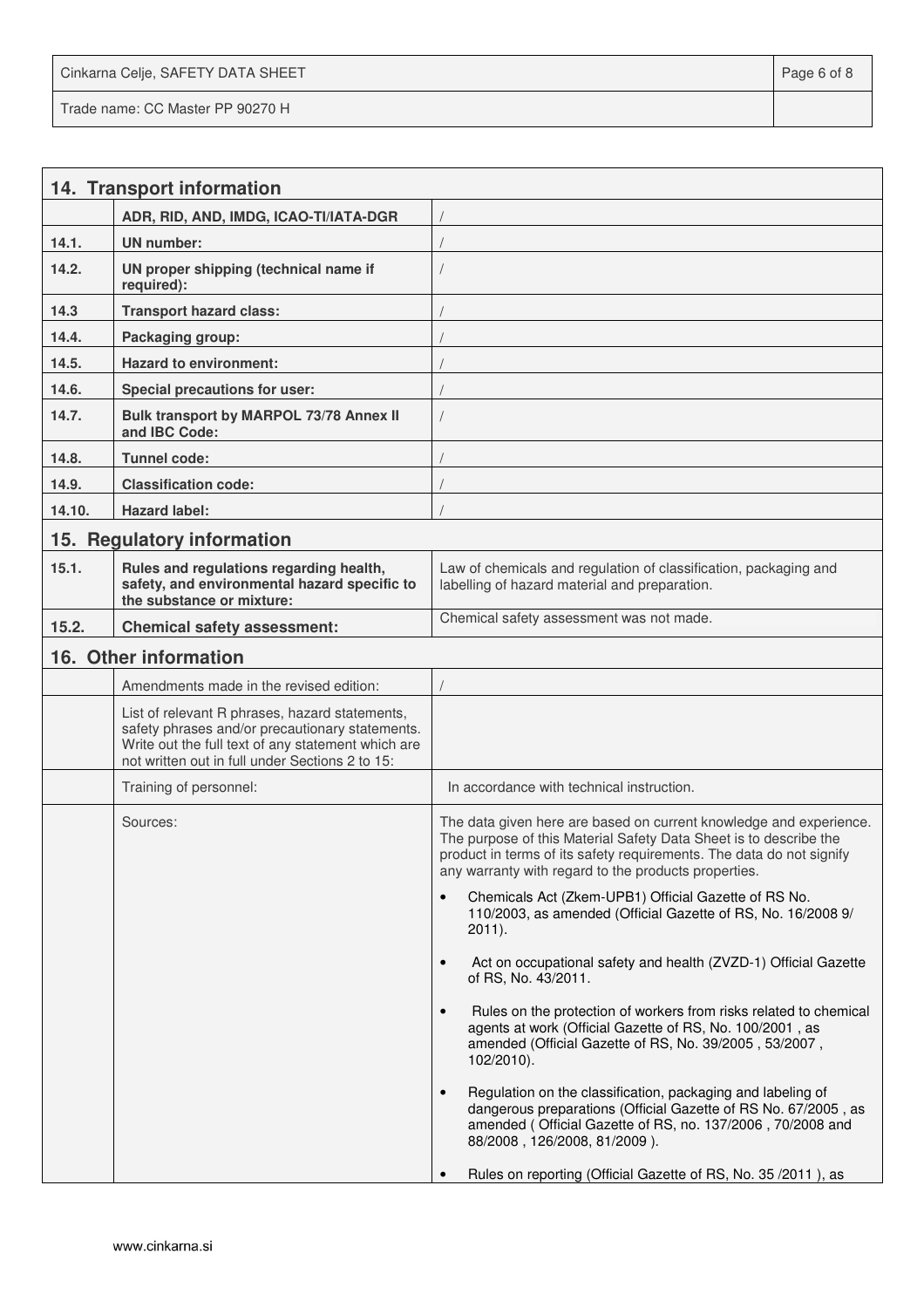| Cinkarna Celje, SAFETY DATA SHEET | Page 7 of 8 |
|-----------------------------------|-------------|
| Trade name: CC Master PP 90270 H  |             |

|  |                                              |                        | amended (Official Gazette RS, No. 49/2013).                                                                                                                                                                                                                                                                                                                                                                                                                                                                                                                                                                                                                                                                                                                                                                                                                                                          |
|--|----------------------------------------------|------------------------|------------------------------------------------------------------------------------------------------------------------------------------------------------------------------------------------------------------------------------------------------------------------------------------------------------------------------------------------------------------------------------------------------------------------------------------------------------------------------------------------------------------------------------------------------------------------------------------------------------------------------------------------------------------------------------------------------------------------------------------------------------------------------------------------------------------------------------------------------------------------------------------------------|
|  |                                              | $\bullet$              | Regulation on the management of packaging and packaging<br>waste (Official Gazette RS, no. 84/2006).                                                                                                                                                                                                                                                                                                                                                                                                                                                                                                                                                                                                                                                                                                                                                                                                 |
|  |                                              | $\bullet$<br>34/2008). | Ordinance on Waste Management (Official Gazette of RS, No.                                                                                                                                                                                                                                                                                                                                                                                                                                                                                                                                                                                                                                                                                                                                                                                                                                           |
|  |                                              | $\bullet$<br>$\bullet$ | Regulation (EC) no. 1907/2006 of the European Parliament and<br>of the Council concerning the Registration, Evaluation,<br>Authorisation and Restriction of Chemicals (REACH),<br>establishing a European Chemicals Agency, amending Directive<br>1999/45/EC and repealing Council Regulation (EEC) No. 793/93<br>and Commission Regulation (EC) no. 1488/94 and Council<br>Directive 76/769/EEC and Commission Directives 91/155/EEC,<br>93/67/EEC, 93/105/EEC and 2000/21/EC, as amended (OJ EU<br>No. 453 /2010, 348/2013).<br>Regulation (EC) no. 1272/2008 of the European Parliament and<br>of the Council on classification, labeling and packaging of<br>substances and mixtures, amending and repealing Directives<br>67/548/EEC, 1999/45 / EC and amending Regulation (EC) no.<br>1907/2006, as amended (Official Gazette of RS, No. 790/2009<br>286/2011, 618/2012, 0487/2013, 758/2013). |
|  |                                              | $\bullet$              | Publication of titles and references of harmonised standards<br>under Union harmonisation legislation (2013/C 186/01).                                                                                                                                                                                                                                                                                                                                                                                                                                                                                                                                                                                                                                                                                                                                                                               |
|  | A key or legend to abbreviation and acronyms | ADI-                   | Acceptable Daily Intake                                                                                                                                                                                                                                                                                                                                                                                                                                                                                                                                                                                                                                                                                                                                                                                                                                                                              |
|  | used in the safety data sheet:               | ADN -                  | European Agreement concerning the International                                                                                                                                                                                                                                                                                                                                                                                                                                                                                                                                                                                                                                                                                                                                                                                                                                                      |
|  |                                              |                        | Carriage of Dangerous Goods by Inland Waterways                                                                                                                                                                                                                                                                                                                                                                                                                                                                                                                                                                                                                                                                                                                                                                                                                                                      |
|  |                                              | CLP-                   | Regulation (EC) No 1272/2008 on classification,                                                                                                                                                                                                                                                                                                                                                                                                                                                                                                                                                                                                                                                                                                                                                                                                                                                      |
|  |                                              |                        | packaging and labelling of substances and mixtures                                                                                                                                                                                                                                                                                                                                                                                                                                                                                                                                                                                                                                                                                                                                                                                                                                                   |
|  |                                              | PNEC -                 | <b>Predicted No Effect Concentration</b>                                                                                                                                                                                                                                                                                                                                                                                                                                                                                                                                                                                                                                                                                                                                                                                                                                                             |
|  |                                              | DNEL -                 | Derived No Effect Level                                                                                                                                                                                                                                                                                                                                                                                                                                                                                                                                                                                                                                                                                                                                                                                                                                                                              |
|  |                                              | STOT-                  | Specific target organ toxicity                                                                                                                                                                                                                                                                                                                                                                                                                                                                                                                                                                                                                                                                                                                                                                                                                                                                       |
|  |                                              | ADR-                   | European Agreement concerning the International                                                                                                                                                                                                                                                                                                                                                                                                                                                                                                                                                                                                                                                                                                                                                                                                                                                      |
|  |                                              |                        | Carriage of Dangerous Goods by Road                                                                                                                                                                                                                                                                                                                                                                                                                                                                                                                                                                                                                                                                                                                                                                                                                                                                  |
|  |                                              | CAS -                  | <b>Chemical Abstract Services</b>                                                                                                                                                                                                                                                                                                                                                                                                                                                                                                                                                                                                                                                                                                                                                                                                                                                                    |
|  |                                              | EINECS -               | European Inventory of Existing Commercial Chemical                                                                                                                                                                                                                                                                                                                                                                                                                                                                                                                                                                                                                                                                                                                                                                                                                                                   |
|  |                                              | GHS-                   | Substances<br>Globally Harmonised System of Classification and<br>Labelling of Chemicals                                                                                                                                                                                                                                                                                                                                                                                                                                                                                                                                                                                                                                                                                                                                                                                                             |
|  |                                              | REACH-                 | Registration, Evaluation, Authorisation and Restriction of                                                                                                                                                                                                                                                                                                                                                                                                                                                                                                                                                                                                                                                                                                                                                                                                                                           |
|  |                                              |                        | Chemicals                                                                                                                                                                                                                                                                                                                                                                                                                                                                                                                                                                                                                                                                                                                                                                                                                                                                                            |
|  |                                              | ICAO-TI -              | International Civil Aviation Organisation - Technical                                                                                                                                                                                                                                                                                                                                                                                                                                                                                                                                                                                                                                                                                                                                                                                                                                                |
|  |                                              |                        | Instructions                                                                                                                                                                                                                                                                                                                                                                                                                                                                                                                                                                                                                                                                                                                                                                                                                                                                                         |
|  |                                              | IMDG -                 | Code International Maritime Dangerous Goods Code                                                                                                                                                                                                                                                                                                                                                                                                                                                                                                                                                                                                                                                                                                                                                                                                                                                     |
|  |                                              | IATA -                 | International Air Transport Association                                                                                                                                                                                                                                                                                                                                                                                                                                                                                                                                                                                                                                                                                                                                                                                                                                                              |
|  |                                              | ISO-                   | International Organization For Standardization                                                                                                                                                                                                                                                                                                                                                                                                                                                                                                                                                                                                                                                                                                                                                                                                                                                       |
|  |                                              | AOEL -                 | Acceptable Operator Exposure Level                                                                                                                                                                                                                                                                                                                                                                                                                                                                                                                                                                                                                                                                                                                                                                                                                                                                   |
|  |                                              |                        | NOAEL No - Observed Adverse Effect Level                                                                                                                                                                                                                                                                                                                                                                                                                                                                                                                                                                                                                                                                                                                                                                                                                                                             |